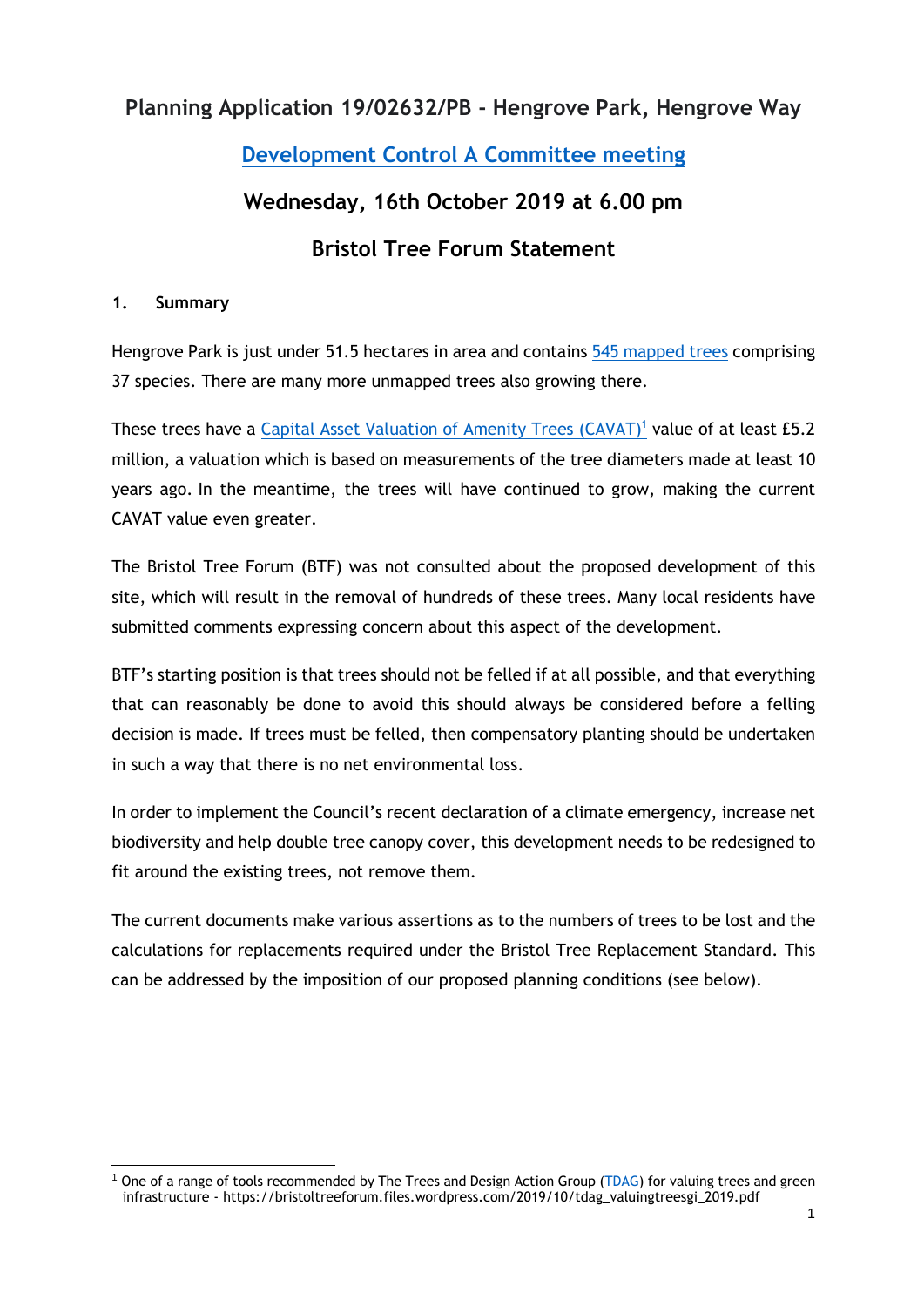#### **2. Implementing Bristol's declaration of a climate emergency**

Bristol City Council was the first UK local authority to declare a climate emergency. As Professor Corinne Le Quéré  $FRS<sup>2</sup>$  has said, "Actions to tackle climate change have to penetrate all the decisions that we take in society."

The Government's 25-year environment plan states that it will strengthen existing requirements for net gain for biodiversity in national planning policy. As it is, we have calculated (appendix 1) that this scheme, if permitted, will result in a net environmental loss of just over  $£3.65$  million<sup>3</sup>.

Bristol also has ambitious plans to [double its tree canopy by 2046. I](https://bristolgreencapital.org/new-ambitious-target-launched-double-city-tree-canopy-cover-2050/)f it is to implement this, and is serious about its declaration of a climate emergency, and wishes to achieve a net gain in biodiversity, then developments like this need to be radically rethought so that we build houses around existing trees rather than felling them, thereby avoiding or at least minimising the loss of our precious existing tree stock.

In addition, we note that the plan is also to remove a row of black poplar trees, a key landscape feature of the site. This is contrary to Policy BCS9 of the Bristol Core Strategy.

## **3. Conflicting figures for the calculation of replacement trees under the Bristol Tree Replacement Standard**

The figures for the number of trees to be felled differ within the various planning documents and the BTRS calculations are confusing. We address this in detail at Appendix 1.

A technical note (23rd September 2019) identifies 859 trees to be felled, to be replaced by 1,280 new trees. Elsewhere in the note, a table lists the values given for each BTRS category, which come to a total of 181 trees to be felled with 294 replacements. The table produced at paragraph 5.5.17 of the Environmental Statement Addendum gives different values again - 674 trees to be felled with 986 replacements.

<sup>&</sup>lt;sup>2</sup> Professor Corinne Le Quéré FRS is Professor of Climate Change Science at the University of East Anglia and former Director of the Tyndall Centre for Climate Change Research. She conducts research on the interactions between climate change and the carbon cycle. She leads the annual update of the Global Carbon Budget.

<sup>&</sup>lt;sup>3</sup> Our CAVAT valuation of the trees potentially lost to this development is nearly £3.8 million (point 8 of Appendix

<sup>1).</sup> If the figures for tree felling relied on by the Council are accepted, then the figure will be much higher.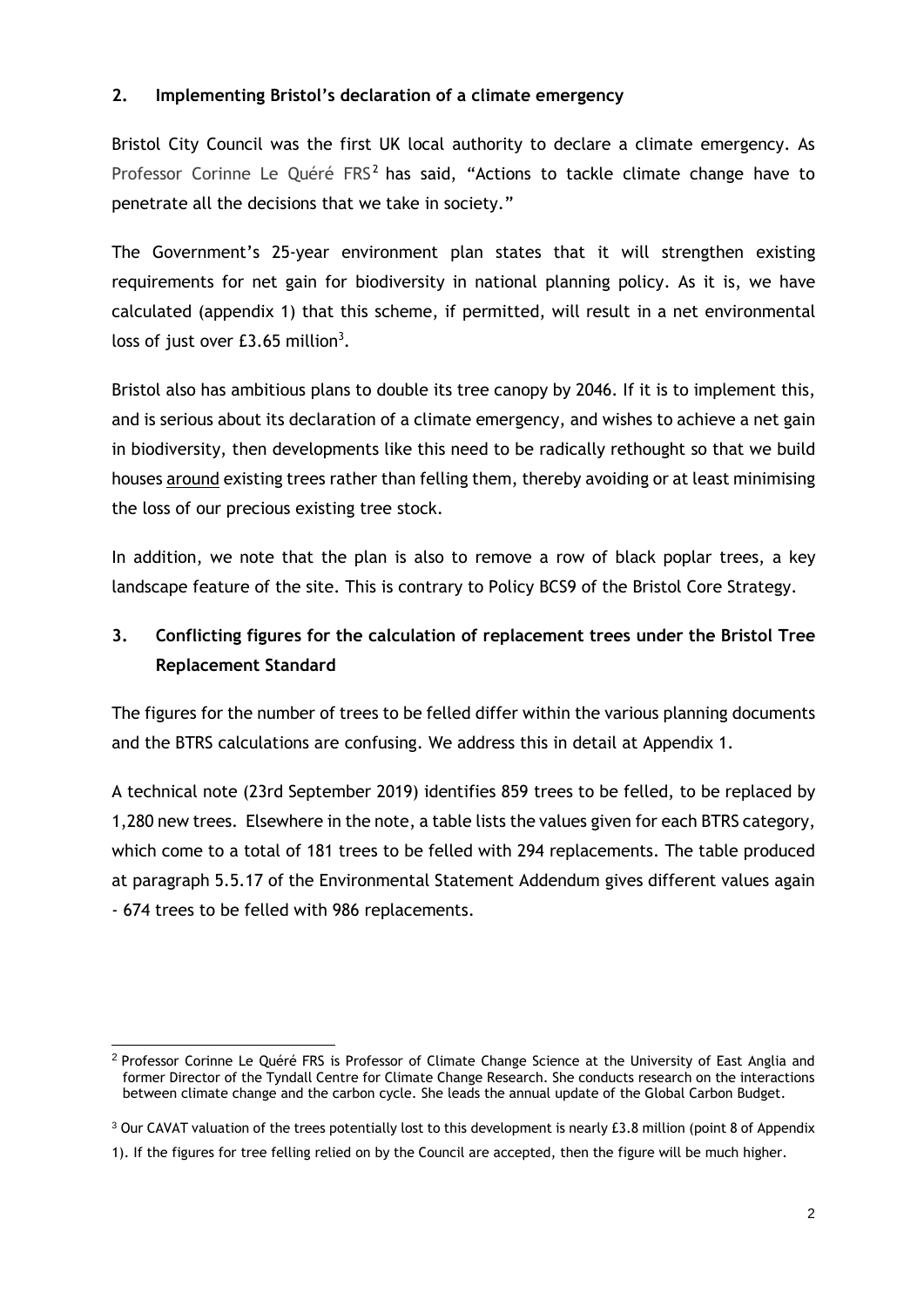These serious discrepancies need to be resolved before the Committee can form any clear idea of the impact of this development on the park's trees. We propose a number of planning conditions, set out below, to ensure that the BTRS calculations are correctly made.

We are also concerned to read the Tree Officer's report which states "As a number of the proposed trees are extra heavy standards it is considered that these can count as three new trees and overall the BTRS is met". This is simply wrong. The BTRS contains no such protocol.

#### **4. The care of replacement trees after planting**

Many trees that have been planted as a result of large schemes like this fail because they are not properly looked after. A recent example is the Metrobus scheme, in which large numbers of trees were planted but have failed, probably due to lack of watering or, in some cases, vandalism. So far, Metrobus (the developer) has not given any indication that it will replace these lost trees.

In our view, any replacement planting must be done under British Standard BS8545:2104 (*Trees: from nursery to independence in the landscape*) with a detailed specification in these terms being made a condition of the development. This should include a clear obligation placed on the developer to replace trees which fail within, say, five years of planting.

#### **5. Planning conditions requested by BTF**

The information that has been used to undertake the BTRS calculation is both incorrect and two years out of date.

If the Committee allows this proposal to proceed despite this, we request that the following planning conditions be imposed:

- 1. No felling and replacement of any of the trees on the site should take place unless and until an updated survey is undertaken and the actual numbers and DBH values of all the trees (both individually and in groups) identified for felling are ascertained.
- 2. The BTRS replacements required are agreed with the Bristol Tree Forum and a Planning Arboricultural Officer.
- 3. All tree planting conforms with British Standard BS8545:2104 (*Trees: from nursery to independence in the landscape*).
- 4. A condition of the development includes a clear obligation on the developer to replace trees which fail within, say, five years of planting.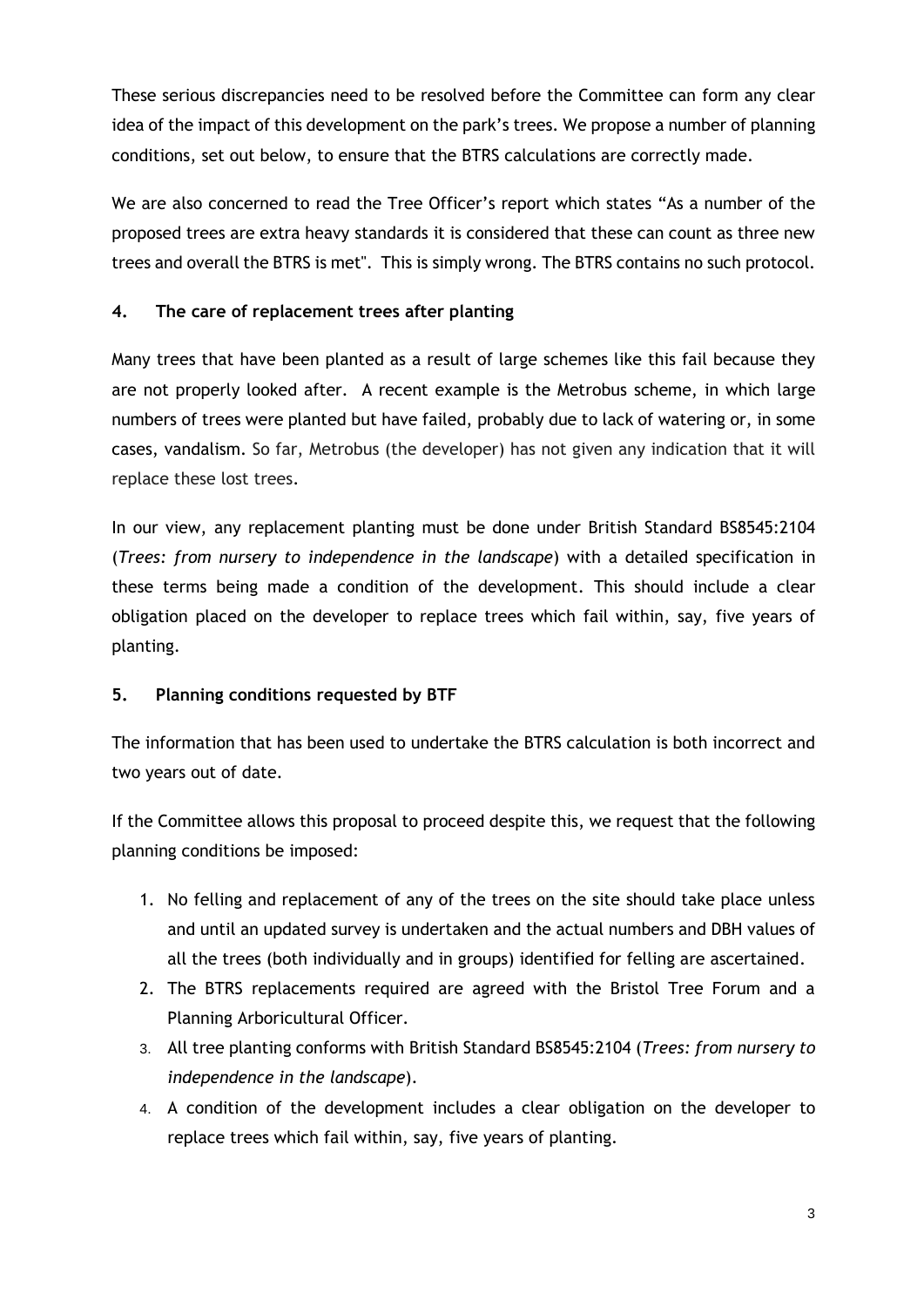#### **Appendix 1**

The application of BTRS requires that the trunk diameter (called *Diameter at Breast Height*, or DBH) of each tree identified for felling be measured. This measurement is then used to calculate the number of trees to be planted as replacements for the felled tree using this table:

| Trunk diameter of tree lost (cm<br>measured at 1.4 metres above<br>ground level) | Number of<br>replacement<br>trees |
|----------------------------------------------------------------------------------|-----------------------------------|
| $<$ 15 cm                                                                        | O                                 |
| $= 15 \text{ ft} < 20 \text{ cm}$                                                | 1                                 |
| $>=20 \text{ ft} < 30 \text{ cm}$                                                | 2                                 |
| $>=30$ & $< 40$ cm                                                               | 3                                 |
| >=40 & <50 cm                                                                    | 4                                 |
| $>=50$ & <60 cm                                                                  | 5                                 |
| $= 60 \text{ ft} < 70 \text{ cm}$                                                | 6                                 |
| $>=70$ & $< 80$ cm                                                               | 7                                 |
| $>=80$ cm                                                                        | 8                                 |

This planning application is based on a tree survey that was undertaken some time in November 2017 and set out in an Arboricultural Impact Assessment dated May 2019. Part of this survey was updated in Appendix C of an Environmental Statement Addendum dated 4th September 2019.

There is also a technical note dated 23<sup>rd</sup> September 2019 which identifies 859 trees to be felled, to be replaced by 1280 new trees. The following table is produced on page 5 of this note: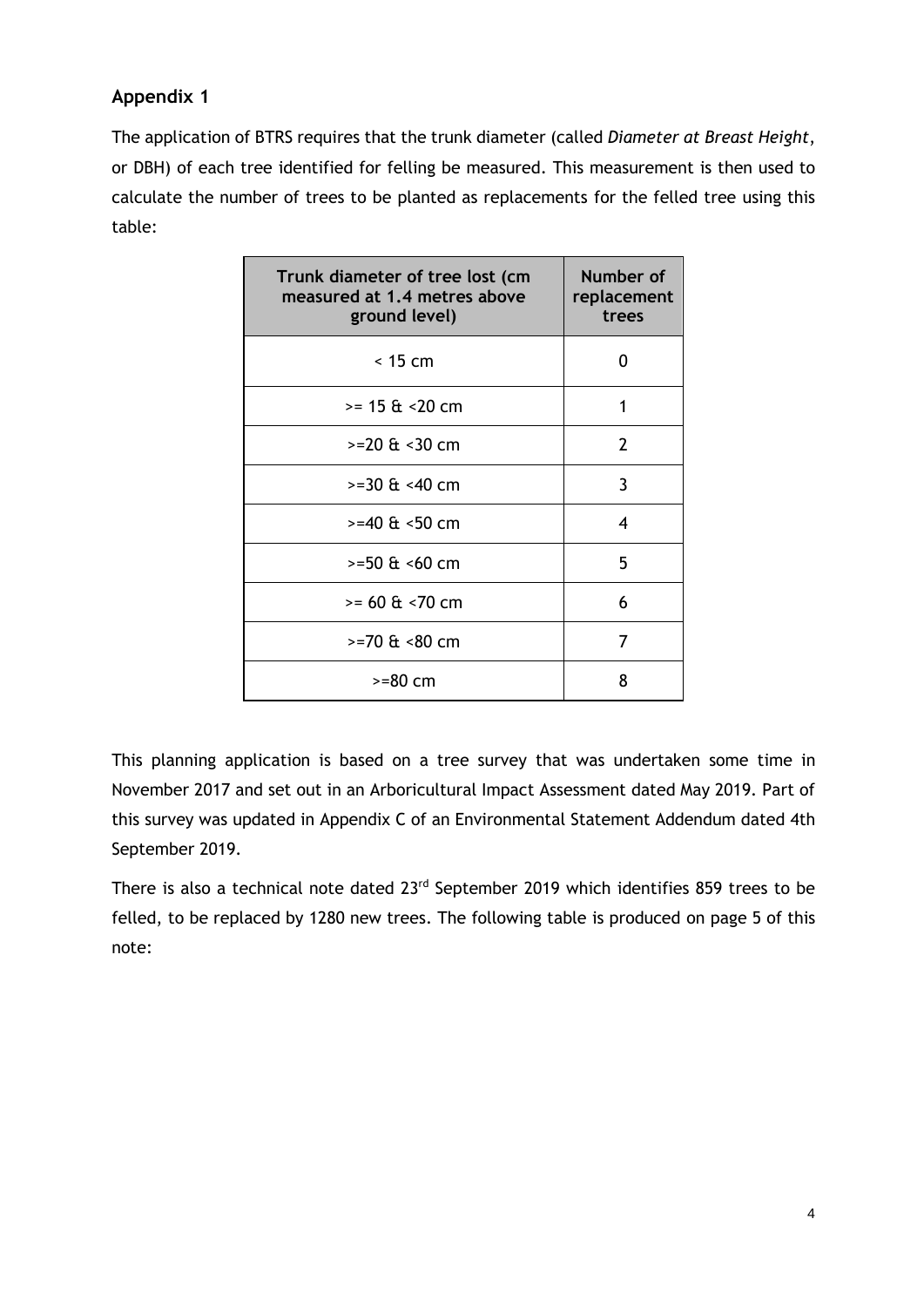Table 2: Final Tree Removals and Required Replacements Per Tree Under BCC Policy (incorporating the new junction impact and including impacts to tree groups G1, G354, G355, G380 and G417)

| (mm)        | Stem Diameter Range Number of Required BCC Tree Total Replacement<br><b>Development</b> | Removals to Facilitate Replacement Number Trees Required |     |
|-------------|-----------------------------------------------------------------------------------------|----------------------------------------------------------|-----|
| < 150       | 36                                                                                      | $0 - 1$                                                  |     |
| 150 - 199   | 51                                                                                      |                                                          | 51  |
| 200 - 299   | 55                                                                                      |                                                          | 110 |
| $300 - 399$ | 25                                                                                      | 3                                                        | 75  |
| $400 - 499$ | 12                                                                                      |                                                          | 48  |
| 500-599     |                                                                                         | 5                                                        | 10  |
| $600 - 699$ |                                                                                         | 6                                                        |     |

Page: 5 of 7

## **Technical Note**

# **AECOM**

| 700 - 799 | ٠               |                          |                  |
|-----------|-----------------|--------------------------|------------------|
| >800      | -               |                          |                  |
| Total     | 859 (prev. 674) | $\overline{\phantom{a}}$ | 1280 (prev. 986) |

However, the values given for each BTRS category come to a total of 181 trees to be felled with 294 replacements, not the totals shown above.

The table produced at paragraph 5.5.17 of the Environmental Statement Addendum gives different values again: 674 trees to be felled with 986 replacements. However, this excludes the number of individual trees within groups G1, G354, G355, G380 and G417, so it is impossible to make any like-for-like comparison.

Having [collated](https://bristoltreeforum.files.wordpress.com/2019/10/hengrove-tree-survey-data-1.xlsx) the two surveys published in the Arboricultural Impact Assessment and in Appendix C of the Environmental Statement Addendum, we note the following:

- 1. 533 individual trees have been identified and their DBH values recorded. <sup>4</sup> Of these, 167 are identified for felling.
- 2. 43 tree groups have also been identified, 13 of which are listed for removal or part removal.

<sup>&</sup>lt;sup>4</sup> These values are now two years out of date; The trees will have grown in the meantime.